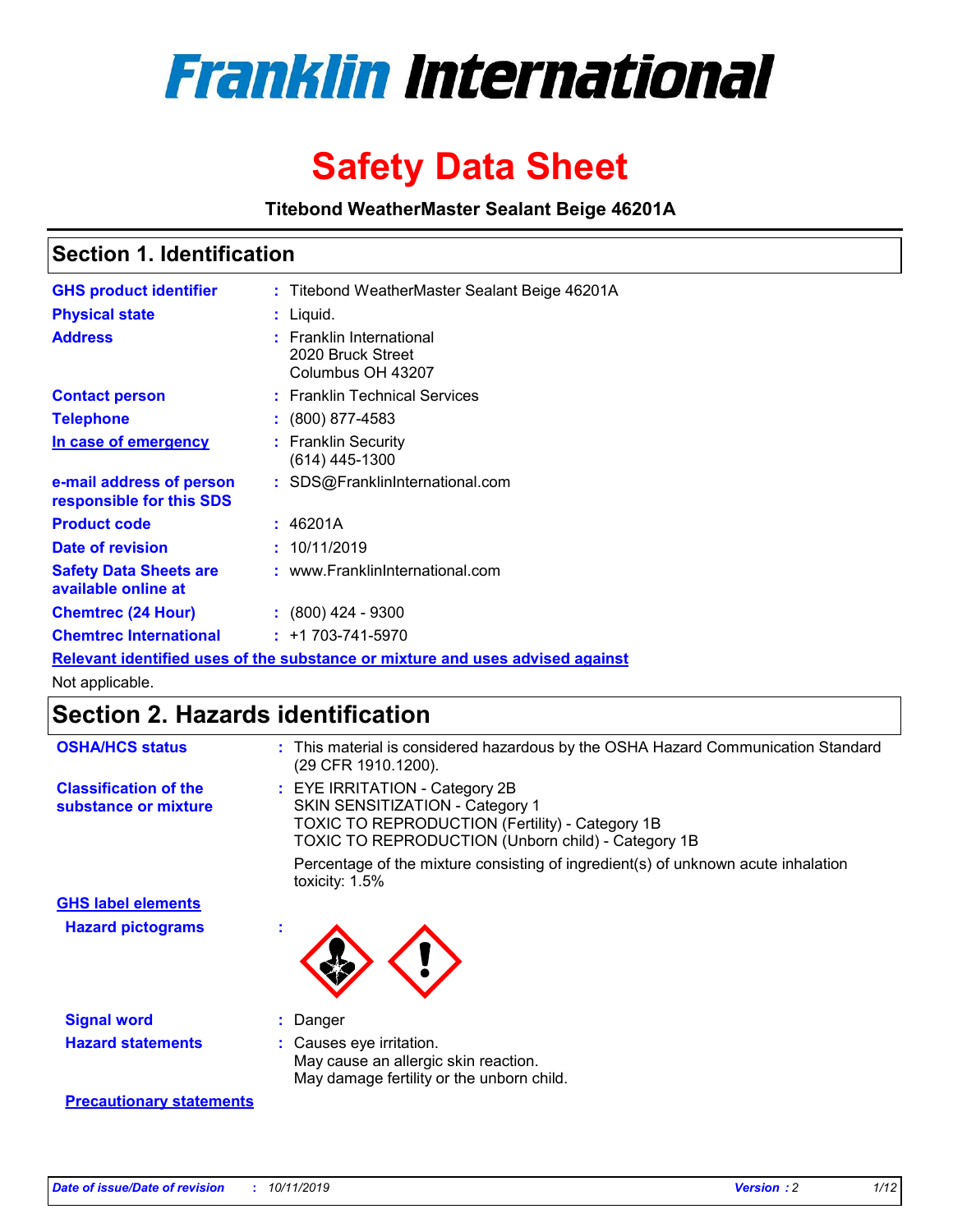### **Section 2. Hazards identification**

| <b>Prevention</b>                          | : Obtain special instructions before use. Do not handle until all safety precautions have<br>been read and understood. Wear protective gloves. Wear eye or face protection.<br>Wear protective clothing. Avoid breathing vapor. Wash hands thoroughly after handling.<br>Contaminated work clothing must not be allowed out of the workplace.                                                        |
|--------------------------------------------|------------------------------------------------------------------------------------------------------------------------------------------------------------------------------------------------------------------------------------------------------------------------------------------------------------------------------------------------------------------------------------------------------|
| <b>Response</b>                            | : IF exposed or concerned: Get medical attention. IF ON SKIN: Wash with plenty of<br>soap and water. Wash contaminated clothing before reuse. If skin irritation or rash<br>occurs: Get medical attention. IF IN EYES: Rinse cautiously with water for several<br>minutes. Remove contact lenses, if present and easy to do. Continue rinsing. If eye<br>irritation persists: Get medical attention. |
| <b>Storage</b>                             | : Store locked up.                                                                                                                                                                                                                                                                                                                                                                                   |
| <b>Disposal</b>                            | : Dispose of contents and container in accordance with all local, regional, national and<br>international regulations.                                                                                                                                                                                                                                                                               |
| <b>Hazards not otherwise</b><br>classified | : Product generates methanol during cure.                                                                                                                                                                                                                                                                                                                                                            |
|                                            |                                                                                                                                                                                                                                                                                                                                                                                                      |

### **Section 3. Composition/information on ingredients**

| <b>Substance/mixture</b><br>Mixture                  |                   |                     |
|------------------------------------------------------|-------------------|---------------------|
| Ingredient name                                      | $\frac{9}{6}$     | <b>CAS number</b>   |
| 3-aminopropyltriethoxysilane<br>Dibutyltin dilaurate | l≤3<br>$\leq 0.3$ | 919-30-2<br>77-58-7 |

Any concentration shown as a range is to protect confidentiality or is due to batch variation.

**There are no additional ingredients present which, within the current knowledge of the supplier and in the concentrations applicable, are classified as hazardous to health or the environment and hence require reporting in this section.**

**Occupational exposure limits, if available, are listed in Section 8.**

### **Section 4. First aid measures**

| <b>Description of necessary first aid measures</b> |                                                                                                                                                                                                                                                                                                                                                                                                                                                                                                                                                                                                                                                                                                                                                                           |  |  |  |
|----------------------------------------------------|---------------------------------------------------------------------------------------------------------------------------------------------------------------------------------------------------------------------------------------------------------------------------------------------------------------------------------------------------------------------------------------------------------------------------------------------------------------------------------------------------------------------------------------------------------------------------------------------------------------------------------------------------------------------------------------------------------------------------------------------------------------------------|--|--|--|
| <b>Eye contact</b>                                 | : Immediately flush eyes with plenty of water, occasionally lifting the upper and lower<br>eyelids. Check for and remove any contact lenses. Continue to rinse for at least 10<br>minutes. If irritation persists, get medical attention.                                                                                                                                                                                                                                                                                                                                                                                                                                                                                                                                 |  |  |  |
| <b>Inhalation</b>                                  | : Remove victim to fresh air and keep at rest in a position comfortable for breathing. If<br>not breathing, if breathing is irregular or if respiratory arrest occurs, provide artificial<br>respiration or oxygen by trained personnel. It may be dangerous to the person providing<br>aid to give mouth-to-mouth resuscitation. Get medical attention. If unconscious, place<br>in recovery position and get medical attention immediately. Maintain an open airway.<br>Loosen tight clothing such as a collar, tie, belt or waistband. In case of inhalation of<br>decomposition products in a fire, symptoms may be delayed. The exposed person may<br>need to be kept under medical surveillance for 48 hours.                                                       |  |  |  |
| <b>Skin contact</b>                                | : Wash with plenty of soap and water. Remove contaminated clothing and shoes. Wash<br>contaminated clothing thoroughly with water before removing it, or wear gloves.<br>Continue to rinse for at least 10 minutes. Get medical attention. In the event of any<br>complaints or symptoms, avoid further exposure. Wash clothing before reuse. Clean<br>shoes thoroughly before reuse.                                                                                                                                                                                                                                                                                                                                                                                     |  |  |  |
| <b>Ingestion</b>                                   | : Wash out mouth with water. Remove dentures if any. Remove victim to fresh air and<br>keep at rest in a position comfortable for breathing. If material has been swallowed and<br>the exposed person is conscious, give small quantities of water to drink. Stop if the<br>exposed person feels sick as vomiting may be dangerous. Do not induce vomiting<br>unless directed to do so by medical personnel. If vomiting occurs, the head should be<br>kept low so that vomit does not enter the lungs. Get medical attention. Never give<br>anything by mouth to an unconscious person. If unconscious, place in recovery position<br>and get medical attention immediately. Maintain an open airway. Loosen tight clothing<br>such as a collar, tie, belt or waistband. |  |  |  |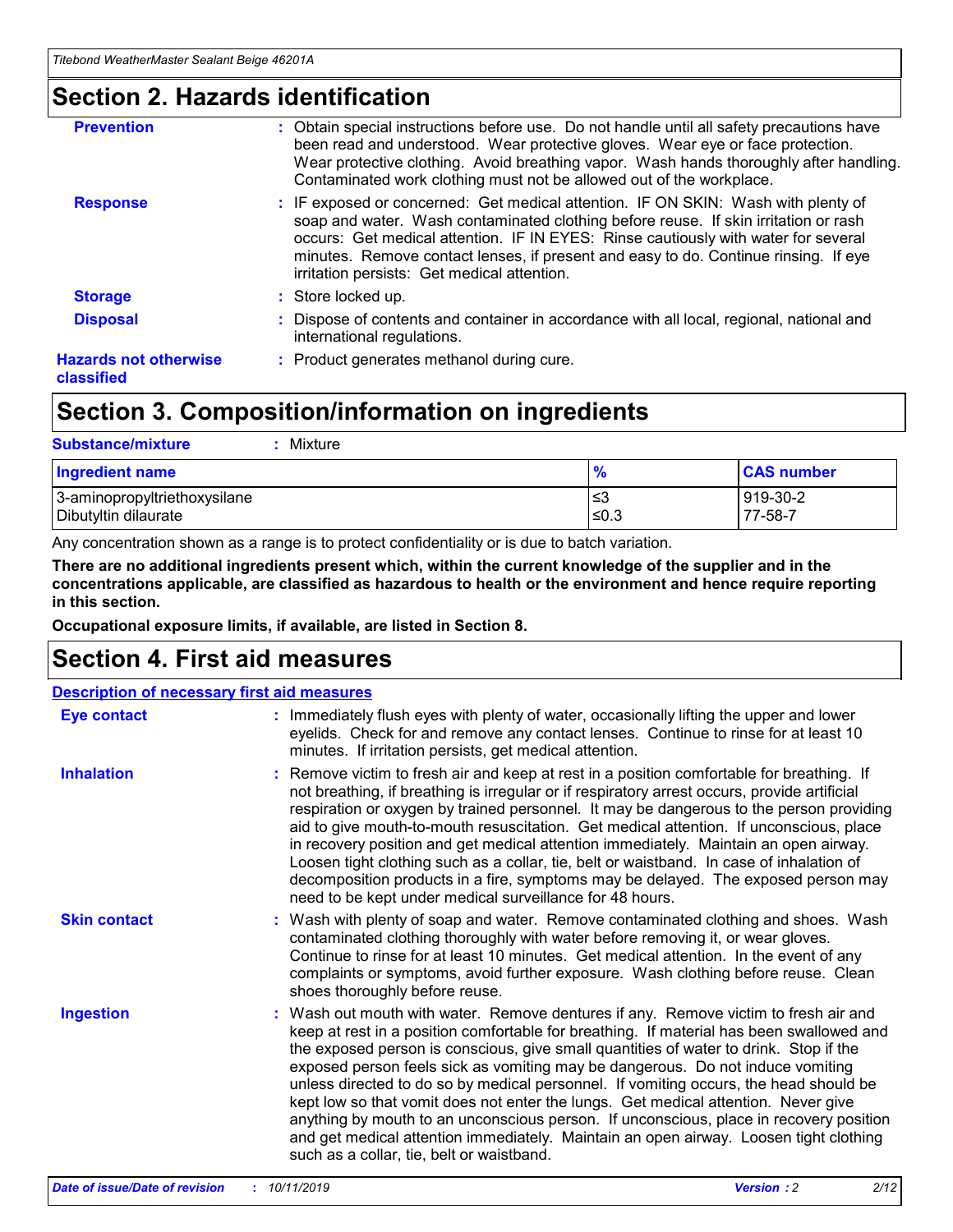## **Section 4. First aid measures**

| Most important symptoms/effects, acute and delayed |                                       |                                                                                                                                                                                                                                                                                                                                                                                                                 |  |  |  |
|----------------------------------------------------|---------------------------------------|-----------------------------------------------------------------------------------------------------------------------------------------------------------------------------------------------------------------------------------------------------------------------------------------------------------------------------------------------------------------------------------------------------------------|--|--|--|
|                                                    | <b>Potential acute health effects</b> |                                                                                                                                                                                                                                                                                                                                                                                                                 |  |  |  |
| <b>Eye contact</b>                                 |                                       | : May cause eye irritation.                                                                                                                                                                                                                                                                                                                                                                                     |  |  |  |
| <b>Inhalation</b>                                  |                                       | : No known significant effects or critical hazards.                                                                                                                                                                                                                                                                                                                                                             |  |  |  |
| <b>Skin contact</b>                                |                                       | : May cause skin irritation.                                                                                                                                                                                                                                                                                                                                                                                    |  |  |  |
| <b>Ingestion</b>                                   |                                       | : No known significant effects or critical hazards.                                                                                                                                                                                                                                                                                                                                                             |  |  |  |
| Over-exposure signs/symptoms                       |                                       |                                                                                                                                                                                                                                                                                                                                                                                                                 |  |  |  |
| <b>Eye contact</b>                                 |                                       | : Adverse symptoms may include the following:<br>irritation<br>watering<br>redness                                                                                                                                                                                                                                                                                                                              |  |  |  |
| <b>Inhalation</b>                                  |                                       | : Adverse symptoms may include the following:<br>reduced fetal weight<br>increase in fetal deaths<br>skeletal malformations                                                                                                                                                                                                                                                                                     |  |  |  |
| <b>Skin contact</b>                                |                                       | : Adverse symptoms may include the following:<br>irritation<br>redness<br>reduced fetal weight<br>increase in fetal deaths<br>skeletal malformations                                                                                                                                                                                                                                                            |  |  |  |
| <b>Ingestion</b>                                   |                                       | : Adverse symptoms may include the following:<br>reduced fetal weight<br>increase in fetal deaths<br>skeletal malformations                                                                                                                                                                                                                                                                                     |  |  |  |
|                                                    |                                       | <b>Indication of immediate medical attention and special treatment needed, if necessary</b>                                                                                                                                                                                                                                                                                                                     |  |  |  |
| <b>Notes to physician</b>                          |                                       | : In case of inhalation of decomposition products in a fire, symptoms may be delayed.<br>The exposed person may need to be kept under medical surveillance for 48 hours.                                                                                                                                                                                                                                        |  |  |  |
| <b>Specific treatments</b>                         |                                       | : No specific treatment.                                                                                                                                                                                                                                                                                                                                                                                        |  |  |  |
| <b>Protection of first-aiders</b>                  |                                       | : No action shall be taken involving any personal risk or without suitable training. If it is<br>suspected that fumes are still present, the rescuer should wear an appropriate mask or<br>self-contained breathing apparatus. It may be dangerous to the person providing aid to<br>give mouth-to-mouth resuscitation. Wash contaminated clothing thoroughly with water<br>before removing it, or wear gloves. |  |  |  |

**See toxicological information (Section 11)**

### **Section 5. Fire-fighting measures**

| <b>Extinguishing media</b>                             |                                                                                                                                                                                                     |
|--------------------------------------------------------|-----------------------------------------------------------------------------------------------------------------------------------------------------------------------------------------------------|
| <b>Suitable extinguishing</b><br>media                 | : Use an extinguishing agent suitable for the surrounding fire.                                                                                                                                     |
| <b>Unsuitable extinguishing</b><br>media               | : None known.                                                                                                                                                                                       |
| <b>Specific hazards arising</b><br>from the chemical   | : In a fire or if heated, a pressure increase will occur and the container may burst.                                                                                                               |
| <b>Hazardous thermal</b><br>decomposition products     | : Decomposition products may include the following materials:<br>carbon dioxide<br>carbon monoxide<br>nitrogen oxides<br>metal oxide/oxides                                                         |
| <b>Special protective actions</b><br>for fire-fighters | : Promptly isolate the scene by removing all persons from the vicinity of the incident if<br>there is a fire. No action shall be taken involving any personal risk or without suitable<br>training. |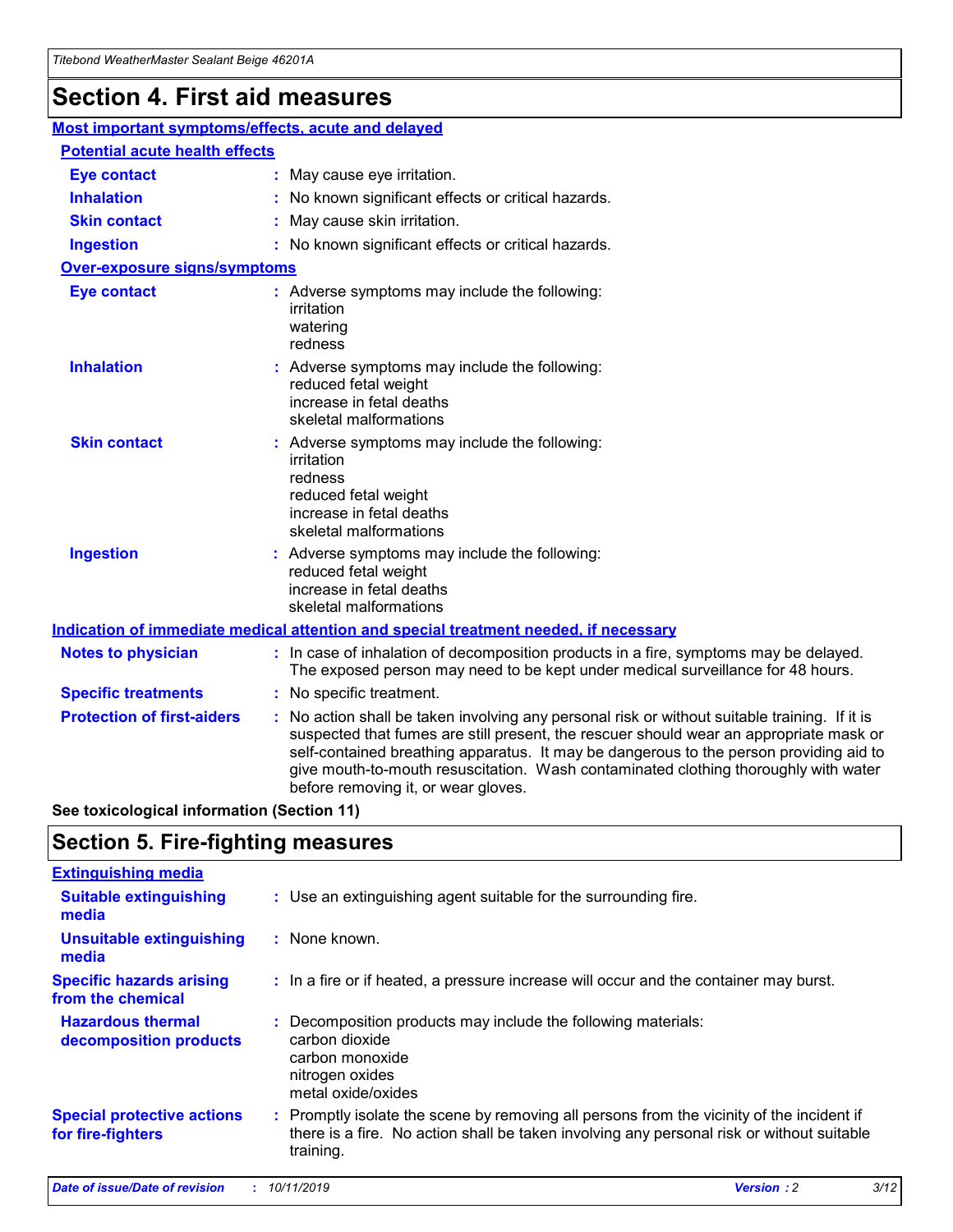### **Section 5. Fire-fighting measures**

**Special protective equipment for fire-fighters** Fire-fighters should wear appropriate protective equipment and self-contained breathing **:** apparatus (SCBA) with a full face-piece operated in positive pressure mode.

### **Section 6. Accidental release measures**

#### **Personal precautions, protective equipment and emergency procedures**

| For non-emergency<br>personnel                               | : No action shall be taken involving any personal risk or without suitable training.<br>Evacuate surrounding areas. Keep unnecessary and unprotected personnel from<br>entering. Do not touch or walk through spilled material. Avoid breathing vapor or mist.<br>Provide adequate ventilation. Wear appropriate respirator when ventilation is<br>inadequate. Put on appropriate personal protective equipment.                                                                                                                                                                                                                                                                                             |
|--------------------------------------------------------------|--------------------------------------------------------------------------------------------------------------------------------------------------------------------------------------------------------------------------------------------------------------------------------------------------------------------------------------------------------------------------------------------------------------------------------------------------------------------------------------------------------------------------------------------------------------------------------------------------------------------------------------------------------------------------------------------------------------|
|                                                              | For emergency responders : If specialized clothing is required to deal with the spillage, take note of any information in<br>Section 8 on suitable and unsuitable materials. See also the information in "For non-<br>emergency personnel".                                                                                                                                                                                                                                                                                                                                                                                                                                                                  |
| <b>Environmental precautions</b>                             | : Avoid dispersal of spilled material and runoff and contact with soil, waterways, drains<br>and sewers. Inform the relevant authorities if the product has caused environmental<br>pollution (sewers, waterways, soil or air).                                                                                                                                                                                                                                                                                                                                                                                                                                                                              |
| <b>Methods and materials for containment and cleaning up</b> |                                                                                                                                                                                                                                                                                                                                                                                                                                                                                                                                                                                                                                                                                                              |
| <b>Small spill</b>                                           | : Stop leak if without risk. Move containers from spill area. Dilute with water and mop up<br>if water-soluble. Alternatively, or if water-insoluble, absorb with an inert dry material and<br>place in an appropriate waste disposal container. Dispose of via a licensed waste<br>disposal contractor.                                                                                                                                                                                                                                                                                                                                                                                                     |
| <b>Large spill</b>                                           | : Stop leak if without risk. Move containers from spill area. Approach release from<br>upwind. Prevent entry into sewers, water courses, basements or confined areas. Wash<br>spillages into an effluent treatment plant or proceed as follows. Contain and collect<br>spillage with non-combustible, absorbent material e.g. sand, earth, vermiculite or<br>diatomaceous earth and place in container for disposal according to local regulations<br>(see Section 13). Dispose of via a licensed waste disposal contractor. Contaminated<br>absorbent material may pose the same hazard as the spilled product. Note: see<br>Section 1 for emergency contact information and Section 13 for waste disposal. |

### **Section 7. Handling and storage**

| <b>Precautions for safe handling</b>                                             |                                                                                                                                                                                                                                                                                                                                                                                                                                                                                                                                                                                                                                                                                                                                                                                                                                                  |
|----------------------------------------------------------------------------------|--------------------------------------------------------------------------------------------------------------------------------------------------------------------------------------------------------------------------------------------------------------------------------------------------------------------------------------------------------------------------------------------------------------------------------------------------------------------------------------------------------------------------------------------------------------------------------------------------------------------------------------------------------------------------------------------------------------------------------------------------------------------------------------------------------------------------------------------------|
| <b>Protective measures</b>                                                       | : Put on appropriate personal protective equipment (see Section 8). Persons with a<br>history of skin sensitization problems should not be employed in any process in which<br>this product is used. Avoid exposure - obtain special instructions before use. Avoid<br>exposure during pregnancy. Do not handle until all safety precautions have been read<br>and understood. Do not get in eyes or on skin or clothing. Do not ingest. Avoid<br>breathing vapor or mist. If during normal use the material presents a respiratory hazard,<br>use only with adequate ventilation or wear appropriate respirator. Keep in the original<br>container or an approved alternative made from a compatible material, kept tightly<br>closed when not in use. Empty containers retain product residue and can be hazardous.<br>Do not reuse container. |
| <b>Advice on general</b><br>occupational hygiene                                 | : Eating, drinking and smoking should be prohibited in areas where this material is<br>handled, stored and processed. Workers should wash hands and face before eating,<br>drinking and smoking. Remove contaminated clothing and protective equipment before<br>entering eating areas. See also Section 8 for additional information on hygiene<br>measures.                                                                                                                                                                                                                                                                                                                                                                                                                                                                                    |
| <b>Conditions for safe storage,</b><br>including any<br><b>incompatibilities</b> | : Store between the following temperatures: 0 to 120 $\degree$ C (32 to 248 $\degree$ F). Store in<br>accordance with local regulations. Store in original container protected from direct<br>sunlight in a dry, cool and well-ventilated area, away from incompatible materials (see<br>Section 10) and food and drink. Store locked up. Keep container tightly closed and<br>sealed until ready for use. Containers that have been opened must be carefully<br>resealed and kept upright to prevent leakage. Do not store in unlabeled containers.<br>Use appropriate containment to avoid environmental contamination. See Section 10 for<br>incompatible materials before handling or use.                                                                                                                                                   |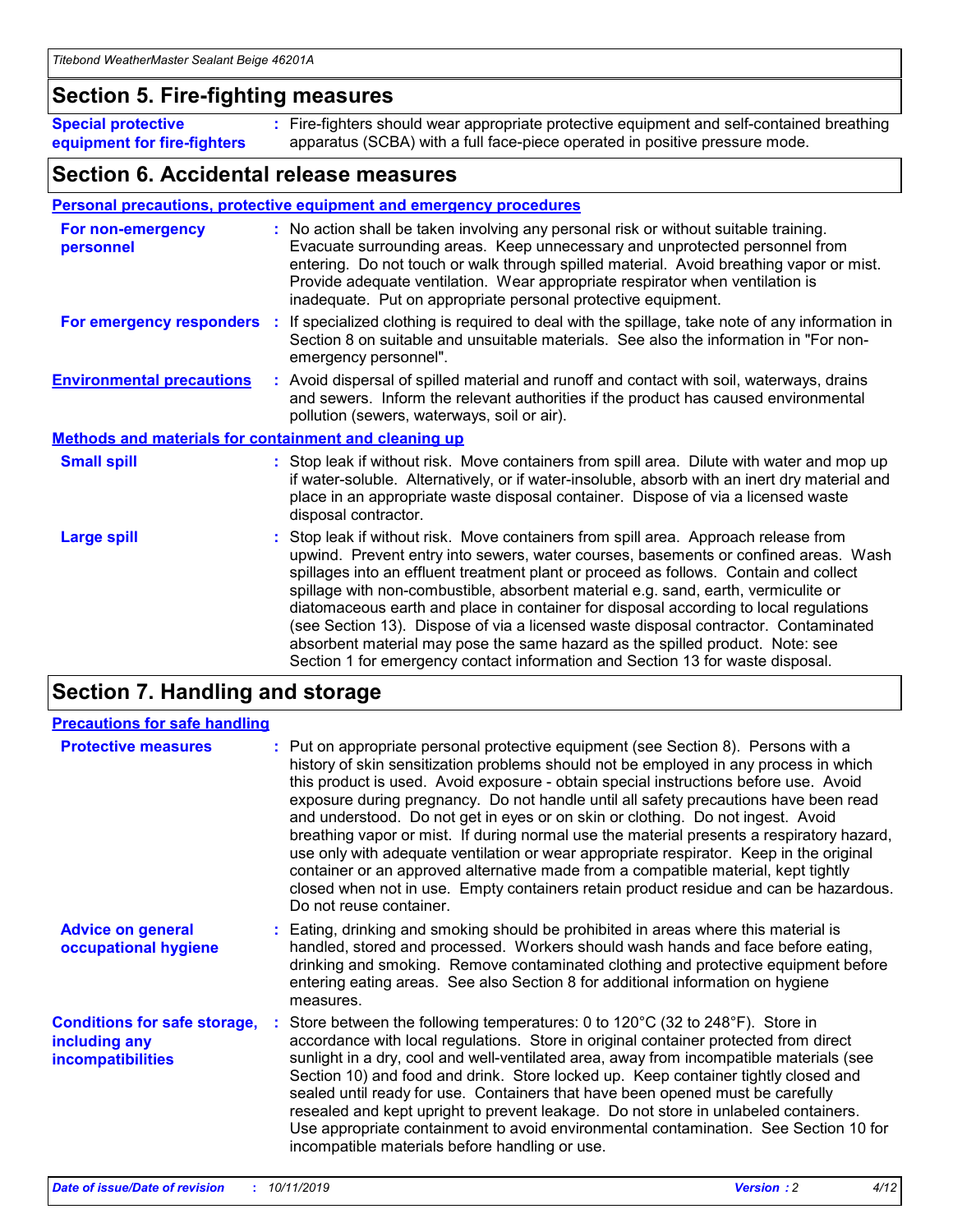## **Section 8. Exposure controls/personal protection**

#### **Control parameters**

#### **Occupational exposure limits**

| <b>Ingredient name</b>                               |    |                                          | <b>Exposure limits</b>                                                                                                                                                                                                                                                                                                                                                                                                                                                                                                                                                                                                 |
|------------------------------------------------------|----|------------------------------------------|------------------------------------------------------------------------------------------------------------------------------------------------------------------------------------------------------------------------------------------------------------------------------------------------------------------------------------------------------------------------------------------------------------------------------------------------------------------------------------------------------------------------------------------------------------------------------------------------------------------------|
| 3-aminopropyltriethoxysilane<br>Dibutyltin dilaurate |    |                                          | None.<br>ACGIH TLV (United States, 3/2019). Absorbed through skin.<br>Notes: as Sn<br>TWA: 0.1 mg/m <sup>3</sup> , (as Sn) 8 hours.<br>STEL: 0.2 mg/m <sup>3</sup> , (as Sn) 15 minutes.<br>NIOSH REL (United States, 10/2016). Absorbed through skin.<br>Notes: as Sn<br>TWA: 0.1 mg/m <sup>3</sup> , (as Sn) 10 hours.<br>OSHA PEL (United States, 5/2018). Notes: as Sn<br>TWA: $0.1 \text{ mg/m}^3$ , (as Sn) 8 hours.<br>OSHA PEL 1989 (United States, 3/1989). Absorbed through skin.<br>Notes: measured as Sn<br>TWA: 0.1 mg/m <sup>3</sup> , (measured as Sn) 8 hours. Form: Organic                           |
| <b>Appropriate engineering</b><br>controls           |    |                                          | : If user operations generate dust, fumes, gas, vapor or mist, use process enclosures,<br>local exhaust ventilation or other engineering controls to keep worker exposure to<br>airborne contaminants below any recommended or statutory limits.                                                                                                                                                                                                                                                                                                                                                                       |
| <b>Environmental exposure</b><br><b>controls</b>     |    |                                          | Emissions from ventilation or work process equipment should be checked to ensure<br>they comply with the requirements of environmental protection legislation. In some<br>cases, fume scrubbers, filters or engineering modifications to the process equipment<br>will be necessary to reduce emissions to acceptable levels.                                                                                                                                                                                                                                                                                          |
| <b>Individual protection measures</b>                |    |                                          |                                                                                                                                                                                                                                                                                                                                                                                                                                                                                                                                                                                                                        |
| <b>Hygiene measures</b>                              |    |                                          | : Wash hands, forearms and face thoroughly after handling chemical products, before<br>eating, smoking and using the lavatory and at the end of the working period.<br>Appropriate techniques should be used to remove potentially contaminated clothing.<br>Contaminated work clothing should not be allowed out of the workplace. Wash<br>contaminated clothing before reusing. Ensure that eyewash stations and safety<br>showers are close to the workstation location.                                                                                                                                            |
| <b>Eye/face protection</b>                           |    |                                          | : Safety eyewear complying with an approved standard should be used when a risk<br>assessment indicates this is necessary to avoid exposure to liquid splashes, mists,<br>gases or dusts. If contact is possible, the following protection should be worn, unless<br>the assessment indicates a higher degree of protection: chemical splash goggles.                                                                                                                                                                                                                                                                  |
| <b>Skin protection</b>                               |    |                                          |                                                                                                                                                                                                                                                                                                                                                                                                                                                                                                                                                                                                                        |
| <b>Hand protection</b>                               |    |                                          | : Chemical-resistant, impervious gloves complying with an approved standard should be<br>worn at all times when handling chemical products if a risk assessment indicates this is<br>necessary. Considering the parameters specified by the glove manufacturer, check<br>during use that the gloves are still retaining their protective properties. It should be<br>noted that the time to breakthrough for any glove material may be different for different<br>glove manufacturers. In the case of mixtures, consisting of several substances, the<br>protection time of the gloves cannot be accurately estimated. |
| <b>Body protection</b>                               |    | handling this product.                   | Personal protective equipment for the body should be selected based on the task being<br>performed and the risks involved and should be approved by a specialist before                                                                                                                                                                                                                                                                                                                                                                                                                                                |
| <b>Other skin protection</b>                         |    | specialist before handling this product. | : Appropriate footwear and any additional skin protection measures should be selected<br>based on the task being performed and the risks involved and should be approved by a                                                                                                                                                                                                                                                                                                                                                                                                                                          |
| <b>Respiratory protection</b>                        | ÷. | aspects of use.                          | Based on the hazard and potential for exposure, select a respirator that meets the<br>appropriate standard or certification. Respirators must be used according to a<br>respiratory protection program to ensure proper fitting, training, and other important                                                                                                                                                                                                                                                                                                                                                         |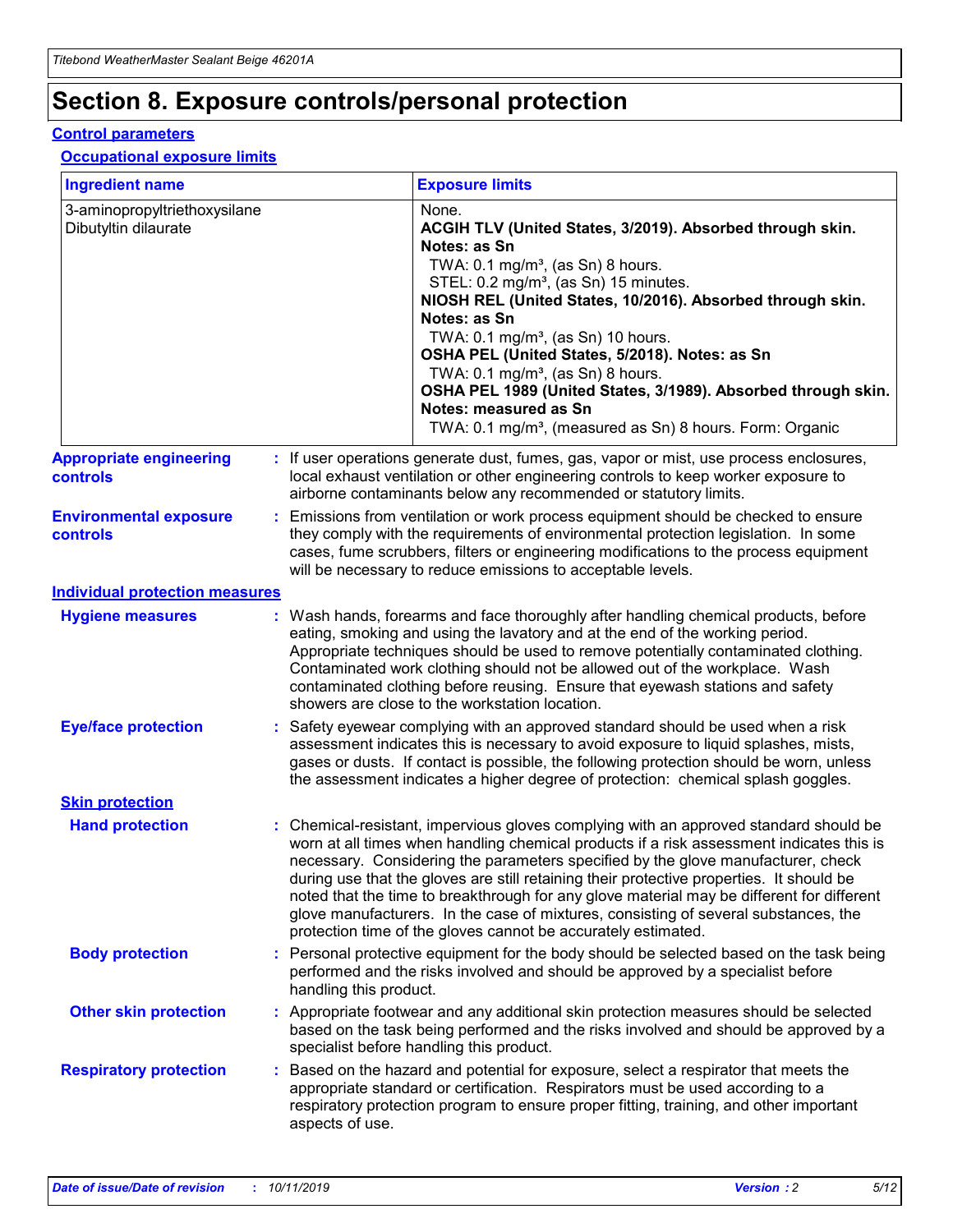### **Section 9. Physical and chemical properties**

#### **Appearance**

| <b>Physical state</b>                             | : Liquid. [Paste.]                                              |
|---------------------------------------------------|-----------------------------------------------------------------|
| Color                                             | Beige.                                                          |
| Odor                                              | None [Slight]                                                   |
| <b>Odor threshold</b>                             | : Not available.                                                |
| рH                                                | : Not applicable.                                               |
| <b>Melting point</b>                              | : Not available.                                                |
| <b>Boiling point</b>                              | : >100°C (>212°F)                                               |
| <b>Flash point</b>                                | : Closed cup: $>200^{\circ}$ C ( $>392^{\circ}$ F) [Setaflash.] |
| <b>Evaporation rate</b>                           | $:$ <1 (butyl acetate = 1)                                      |
| <b>Flammability (solid, gas)</b>                  | : Not available.                                                |
| Lower and upper explosive<br>(flammable) limits   | : Not available.                                                |
| <b>VOC (less water, less</b><br>exempt solvents)  | : 0 g/l                                                         |
| <b>Volatility</b>                                 | $: 0\%$ (w/w)                                                   |
| <b>Vapor density</b>                              | : Not available.                                                |
| <b>Relative density</b>                           | : 1.4329                                                        |
| <b>Solubility</b>                                 | Insoluble in the following materials: cold water and hot water. |
| <b>Solubility in water</b>                        | : Not available.                                                |
| <b>Partition coefficient: n-</b><br>octanol/water | $:$ Not available.                                              |
| <b>Auto-ignition temperature</b>                  | : Not available.                                                |
|                                                   |                                                                 |
| <b>Decomposition temperature</b>                  | : Not available.                                                |

### **Section 10. Stability and reactivity**

| <b>Reactivity</b>                            |    | : No specific test data related to reactivity available for this product or its ingredients.            |
|----------------------------------------------|----|---------------------------------------------------------------------------------------------------------|
| <b>Chemical stability</b>                    |    | : The product is stable.                                                                                |
| <b>Possibility of hazardous</b><br>reactions |    | : Under normal conditions of storage and use, hazardous reactions will not occur.                       |
| <b>Conditions to avoid</b>                   |    | : No specific data.                                                                                     |
| <b>Incompatible materials</b>                | ٠. | No specific data.                                                                                       |
| <b>Hazardous decomposition</b><br>products   | ÷. | Under normal conditions of storage and use, hazardous decomposition products should<br>not be produced. |

## **Section 11. Toxicological information**

### **Information on toxicological effects**

#### **Acute toxicity**

| <b>Product/ingredient name</b> | <b>Result</b>           | <b>Species</b> | <b>Dose</b>                | <b>Exposure</b> |
|--------------------------------|-------------------------|----------------|----------------------------|-----------------|
| 3-aminopropyltriethoxysilane   | <b>ILD50 Dermal</b>     | Rabbit         | 4.29 g/kg                  |                 |
| Dibutyltin dilaurate           | ILD50 Oral<br>LD50 Oral | Rat<br>Rat     | $1.57$ g/kg<br>175 $mg/kg$ |                 |
|                                |                         |                |                            |                 |

**Irritation/Corrosion**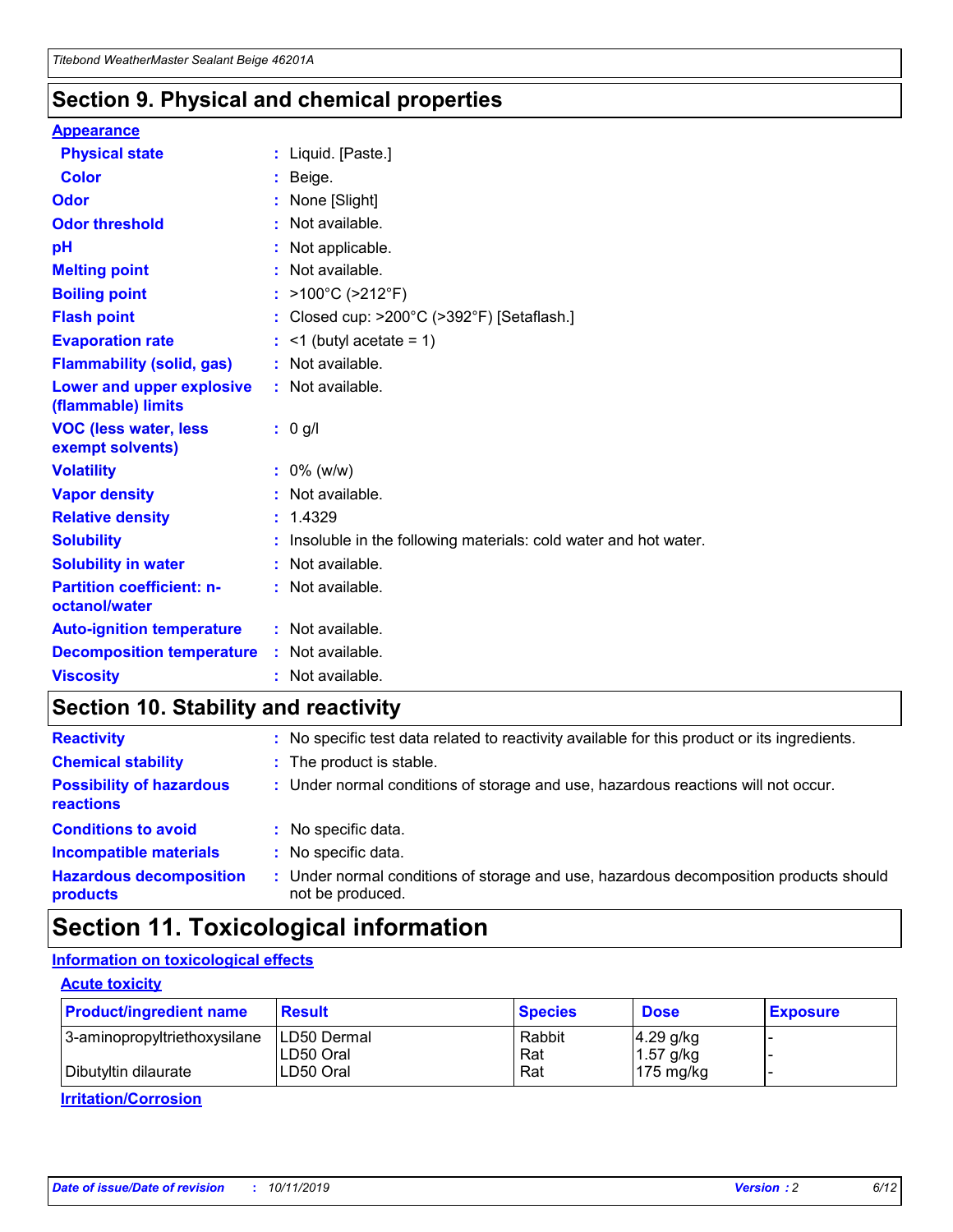## **Section 11. Toxicological information**

| <b>Product/ingredient name</b> | <b>Result</b>            | <b>Species</b> | <b>Score</b> | <b>Exposure</b>           | <b>Observation</b> |
|--------------------------------|--------------------------|----------------|--------------|---------------------------|--------------------|
| 3-aminopropyltriethoxysilane   | Eyes - Mild irritant     | Rabbit         |              | $100$ mg                  |                    |
|                                | Eyes - Severe irritant   | Rabbit         |              | 24 hours 750              |                    |
|                                |                          |                |              | ug                        |                    |
|                                | Skin - Severe irritant   | Rabbit         |              | 24 hours 5                | -                  |
| Dibutyltin dilaurate           | Eyes - Moderate irritant | Rabbit         |              | mg<br><b>24 hours 100</b> |                    |
|                                |                          |                |              | mg                        |                    |
|                                | Skin - Severe irritant   | Rabbit         |              | 500 mg                    | -                  |

### **Sensitization**

Not available.

#### **Mutagenicity**

Not available.

#### **Carcinogenicity**

Not available.

#### **Reproductive toxicity**

Not available.

#### **Teratogenicity**

Not available.

#### **Specific target organ toxicity (single exposure)**

Not available.

#### **Specific target organ toxicity (repeated exposure)**

| <b>Name</b>                                                                  |                                                                            | <b>Category</b>                                     | <b>Route of</b><br>exposure | <b>Target organs</b> |
|------------------------------------------------------------------------------|----------------------------------------------------------------------------|-----------------------------------------------------|-----------------------------|----------------------|
| Dibutyltin dilaurate                                                         |                                                                            | Category 1                                          | -                           | respiratory system   |
| <b>Aspiration hazard</b><br>Not available.                                   |                                                                            |                                                     |                             |                      |
| <b>Information on the likely</b><br>routes of exposure                       | : Not available.                                                           |                                                     |                             |                      |
| <b>Potential acute health effects</b>                                        |                                                                            |                                                     |                             |                      |
| <b>Eye contact</b>                                                           | : May cause eye irritation.                                                |                                                     |                             |                      |
| <b>Inhalation</b>                                                            |                                                                            | : No known significant effects or critical hazards. |                             |                      |
| <b>Skin contact</b>                                                          | : May cause skin irritation.                                               |                                                     |                             |                      |
| <b>Ingestion</b>                                                             |                                                                            | : No known significant effects or critical hazards. |                             |                      |
| Symptoms related to the physical, chemical and toxicological characteristics |                                                                            |                                                     |                             |                      |
| <b>Eye contact</b>                                                           | irritation<br>watering<br>redness                                          | : Adverse symptoms may include the following:       |                             |                      |
| <b>Inhalation</b>                                                            | reduced fetal weight<br>increase in fetal deaths<br>skeletal malformations | : Adverse symptoms may include the following:       |                             |                      |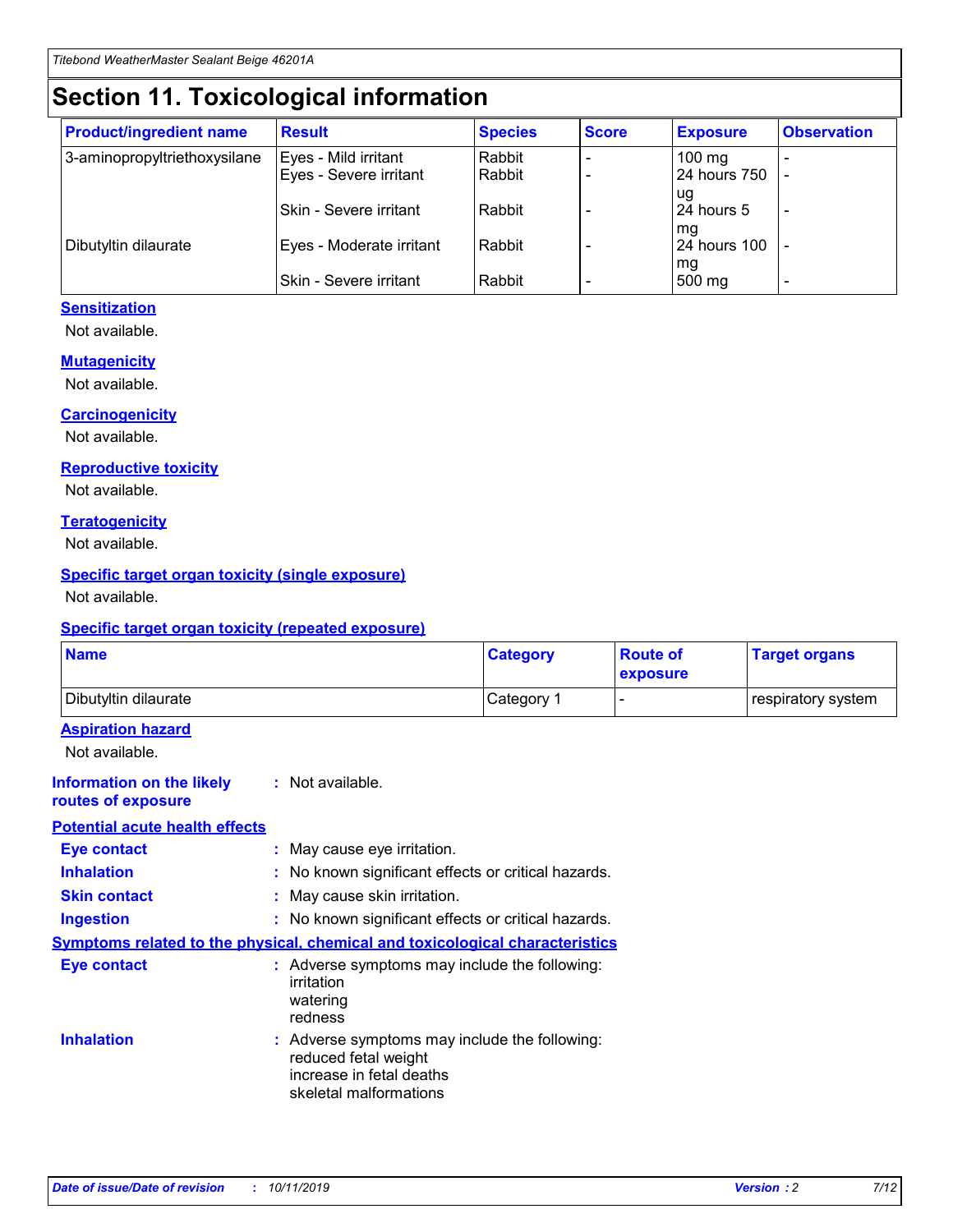## **Section 11. Toxicological information**

| <b>Skin contact</b>                     |                                                                                                          |
|-----------------------------------------|----------------------------------------------------------------------------------------------------------|
|                                         | : Adverse symptoms may include the following:<br>irritation                                              |
|                                         | redness                                                                                                  |
|                                         | reduced fetal weight                                                                                     |
|                                         | increase in fetal deaths                                                                                 |
|                                         | skeletal malformations                                                                                   |
| <b>Ingestion</b>                        | : Adverse symptoms may include the following:                                                            |
|                                         | reduced fetal weight                                                                                     |
|                                         | increase in fetal deaths                                                                                 |
|                                         | skeletal malformations                                                                                   |
|                                         | Delayed and immediate effects and also chronic effects from short and long term exposure                 |
| <b>Short term exposure</b>              |                                                                                                          |
| <b>Potential immediate</b>              | : Not available.                                                                                         |
| effects                                 |                                                                                                          |
| <b>Potential delayed effects</b>        | : Not available.                                                                                         |
| <b>Long term exposure</b>               |                                                                                                          |
| <b>Potential immediate</b>              | : Not available.                                                                                         |
| effects                                 |                                                                                                          |
| <b>Potential delayed effects</b>        | : Not available.                                                                                         |
| <b>Potential chronic health effects</b> |                                                                                                          |
| Not available.                          |                                                                                                          |
| <b>General</b>                          | : Once sensitized, a severe allergic reaction may occur when subsequently exposed to<br>very low levels. |
| <b>Carcinogenicity</b>                  | : No known significant effects or critical hazards.                                                      |
| <b>Mutagenicity</b>                     | No known significant effects or critical hazards.                                                        |
| <b>Teratogenicity</b>                   | May damage the unborn child.                                                                             |
| <b>Developmental effects</b>            | No known significant effects or critical hazards.                                                        |
| <b>Fertility effects</b>                | : May damage fertility.                                                                                  |
| <b>Numerical measures of toxicity</b>   |                                                                                                          |
| <b>Acute toxicity estimates</b>         |                                                                                                          |
|                                         |                                                                                                          |

Not available.

## **Section 12. Ecological information**

#### **Toxicity**

| <b>Product/ingredient name</b> | <b>Result</b>                     | <b>Species</b>                       | <b>Exposure</b> |
|--------------------------------|-----------------------------------|--------------------------------------|-----------------|
| Dibutyltin dilaurate           | Chronic EC10 > 2 mg/l Fresh water | Algae - Scenedesmus<br>I subspicatus | l 96 hours      |

### **Persistence and degradability**

| <b>Product/ingredient name</b> | <b>Test</b>                                                                    | <b>Result</b>  |                   | <b>Dose</b> | <b>Inoculum</b>         |
|--------------------------------|--------------------------------------------------------------------------------|----------------|-------------------|-------------|-------------------------|
| Dibutyltin dilaurate           | OECD 301F<br>Ready<br>Biodegradability -<br>Manometric<br>Respirometry<br>Test | 23 % - 28 days |                   |             |                         |
| <b>Product/ingredient name</b> | <b>Aquatic half-life</b>                                                       |                | <b>Photolysis</b> |             | <b>Biodegradability</b> |
| Dibutyltin dilaurate           |                                                                                |                |                   |             | Inherent                |

### **Bioaccumulative potential**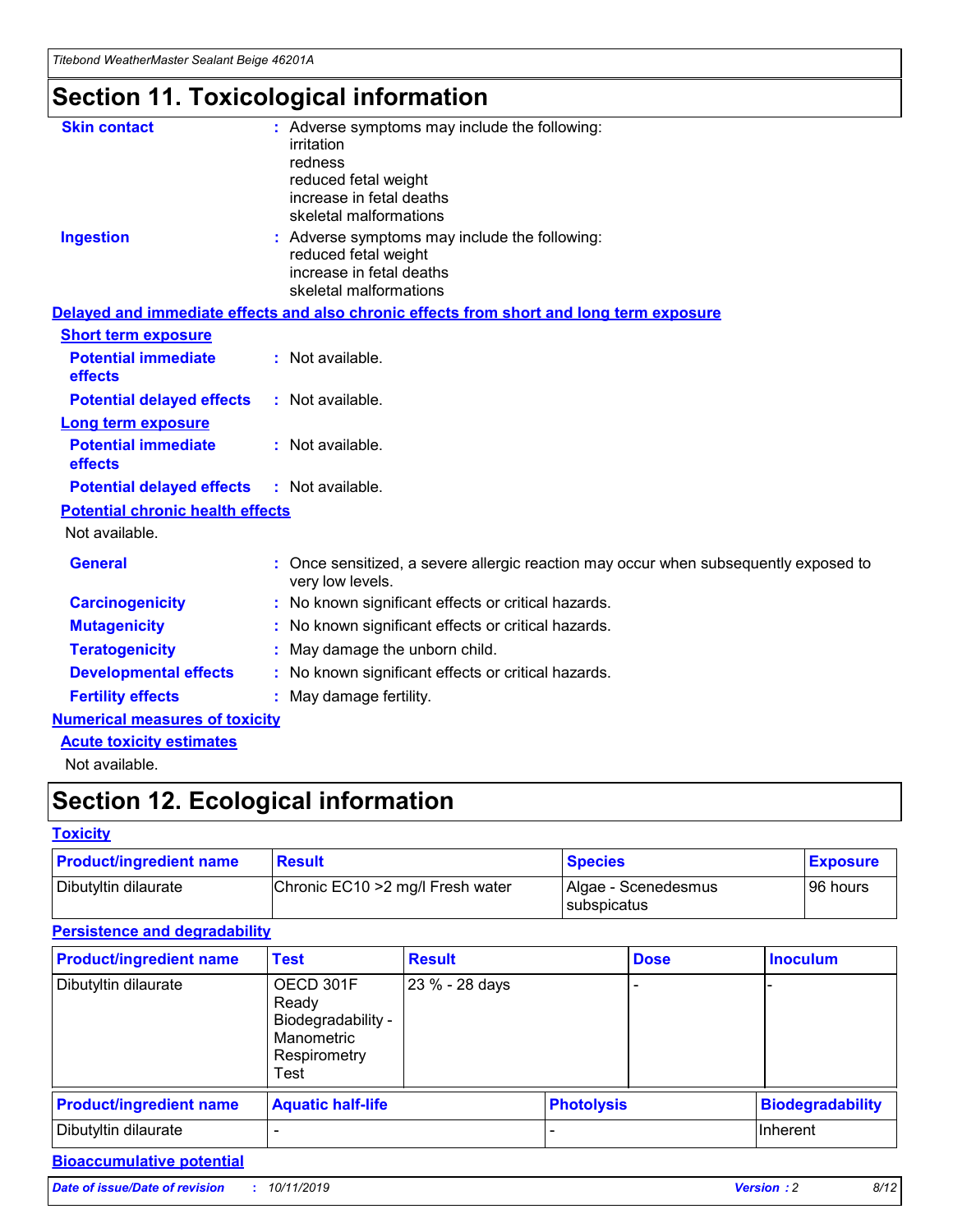## **Section 12. Ecological information**

| <b>Product/ingredient name</b> | $LoaPow$ | <b>BCF</b> | <b>Potential</b> |
|--------------------------------|----------|------------|------------------|
| 3-aminopropyltriethoxysilane   | 1.7      | 3.4        | low              |
| Dibutyltin dilaurate           | 4.44     | 2.91       | low              |

#### **Mobility in soil**

| <i></i>                                                       |                                                     |
|---------------------------------------------------------------|-----------------------------------------------------|
| <b>Soil/water partition</b><br>coefficient (K <sub>oc</sub> ) | : Not available.                                    |
| <b>Other adverse effects</b>                                  | : No known significant effects or critical hazards. |

### **Section 13. Disposal considerations**

**Disposal methods :**

The generation of waste should be avoided or minimized wherever possible. Disposal of this product, solutions and any by-products should at all times comply with the requirements of environmental protection and waste disposal legislation and any regional local authority requirements. Dispose of surplus and non-recyclable products via a licensed waste disposal contractor. Waste should not be disposed of untreated to the sewer unless fully compliant with the requirements of all authorities with jurisdiction. Waste packaging should be recycled. Incineration or landfill should only be considered when recycling is not feasible. This material and its container must be disposed of in a safe way. Care should be taken when handling emptied containers that have not been cleaned or rinsed out. Empty containers or liners may retain some product residues. Avoid dispersal of spilled material and runoff and contact with soil, waterways, drains and sewers.

## **Section 14. Transport information**

|                                      | <b>DOT</b><br><b>Classification</b> | <b>TDG</b><br><b>Classification</b> | <b>Mexico</b><br><b>Classification</b> | <b>ADR/RID</b>           | <b>IMDG</b>              | <b>IATA</b>              |
|--------------------------------------|-------------------------------------|-------------------------------------|----------------------------------------|--------------------------|--------------------------|--------------------------|
| <b>UN number</b>                     | Not regulated.                      | Not regulated.                      | Not regulated.                         | Not regulated.           | Not regulated.           | Not regulated.           |
| <b>UN proper</b><br>shipping name    | $\qquad \qquad \blacksquare$        |                                     |                                        |                          |                          |                          |
| <b>Transport</b><br>hazard class(es) | $\blacksquare$                      | $\blacksquare$                      | $\blacksquare$                         | $\overline{\phantom{a}}$ | $\blacksquare$           | $\blacksquare$           |
| <b>Packing group</b>                 | $\overline{\phantom{a}}$            | $\overline{\phantom{0}}$            | $\overline{\phantom{0}}$               | -                        | $\overline{\phantom{0}}$ | $\overline{\phantom{a}}$ |
| <b>Environmental</b><br>hazards      | No.                                 | No.                                 | No.                                    | No.                      | No.                      | No.                      |

## **Section 15. Regulatory information**

### **U.S. Federal regulations**

#### **SARA 302/304**

#### **Composition/information on ingredients**

No products were found.

**SARA 304 RQ :** Not applicable.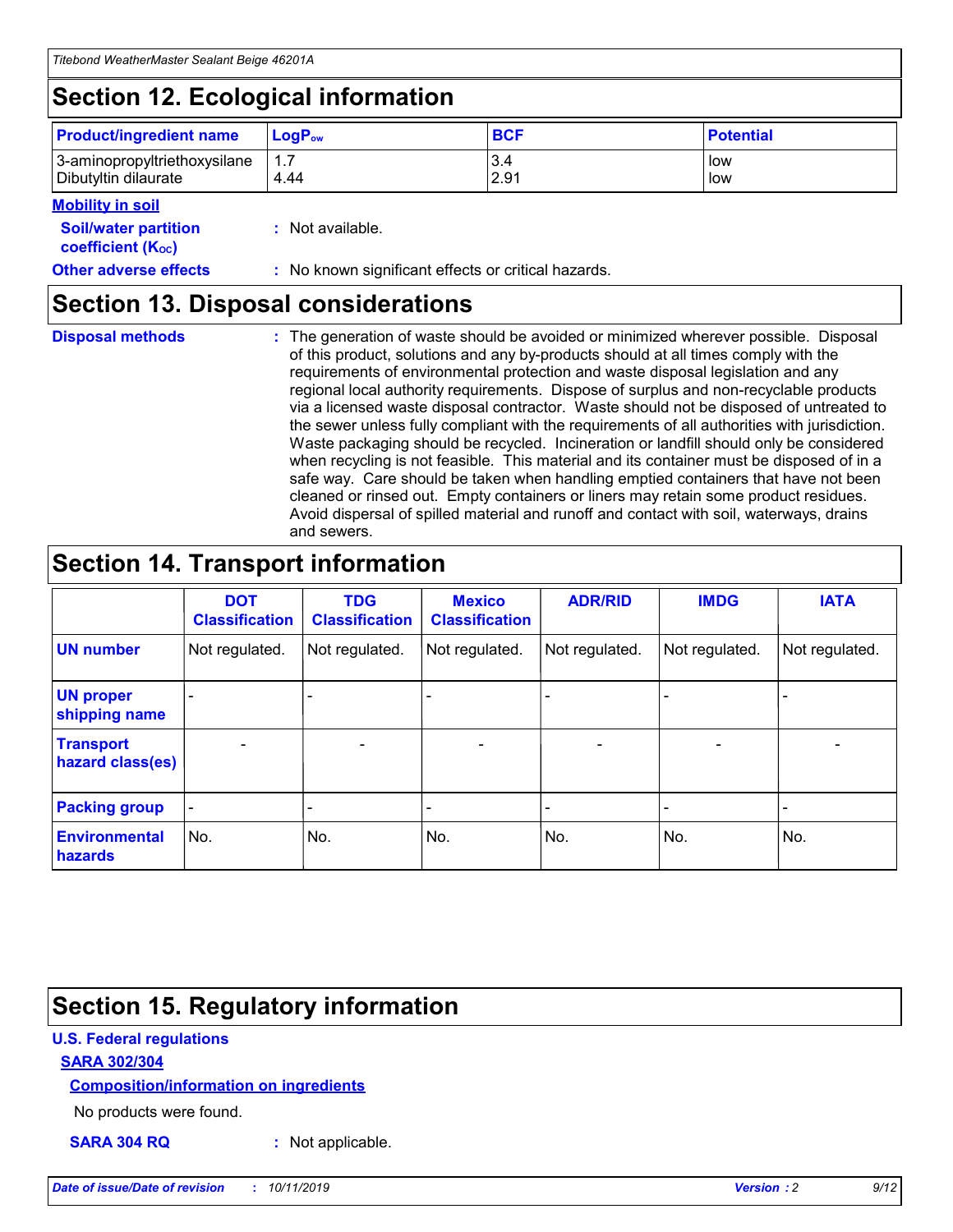## **Section 15. Regulatory information**

#### **SARA 311/312**

**Classification :** EYE IRRITATION - Category 2B SKIN SENSITIZATION - Category 1 TOXIC TO REPRODUCTION (Fertility) - Category 1B TOXIC TO REPRODUCTION (Unborn child) - Category 1B

#### **Composition/information on ingredients**

| <b>Name</b>                  | $\frac{9}{6}$ | <b>Classification</b>                                                                                            |
|------------------------------|---------------|------------------------------------------------------------------------------------------------------------------|
| 3-aminopropyltriethoxysilane | $\leq$ 3      | <b>FLAMMABLE LIQUIDS - Category 4</b><br><b>ACUTE TOXICITY (oral) - Category 4</b>                               |
|                              |               | SKIN IRRITATION - Category 2<br>EYE IRRITATION - Category 2A                                                     |
| Dibutyltin dilaurate         | ≤0.3          | ACUTE TOXICITY (oral) - Category 3<br>SKIN CORROSION - Category 1C                                               |
|                              |               | SERIOUS EYE DAMAGE - Category 1<br>SKIN SENSITIZATION - Category 1<br><b>GERM CELL MUTAGENICITY - Category 2</b> |
|                              |               | TOXIC TO REPRODUCTION (Fertility) - Category 1B<br>TOXIC TO REPRODUCTION (Unborn child) - Category 1B            |
|                              |               | SPECIFIC TARGET ORGAN TOXICITY (REPEATED<br>EXPOSURE) (respiratory system) - Category 1                          |

#### **State regulations**

| <b>Massachusetts</b> | : None of the components are listed. |
|----------------------|--------------------------------------|
| <b>New York</b>      | : None of the components are listed. |
| <b>New Jersey</b>    | : None of the components are listed. |
| <b>Pennsylvania</b>  | : None of the components are listed. |

#### **California Prop. 65**

**A** WARNING: This product can expose you to methanol, which is known to the State of California to cause birth defects or other reproductive harm. For more information go to www.P65Warnings.ca.gov.

| <b>Ingredient name</b> | No significant risk Maximum<br>level | acceptable dosage<br>level |
|------------------------|--------------------------------------|----------------------------|
| methanol               |                                      | Yes.                       |

#### **International regulations**

**Chemical Weapon Convention List Schedules I, II & III Chemicals** Not listed.

#### **Montreal Protocol**

Not listed.

#### **Stockholm Convention on Persistent Organic Pollutants**

Not listed.

### **UNECE Aarhus Protocol on POPs and Heavy Metals**

Not listed.

#### **Inventory list**

### **China :** All components are listed or exempted.

#### **United States TSCA 8(b) inventory :** All components are active or exempted.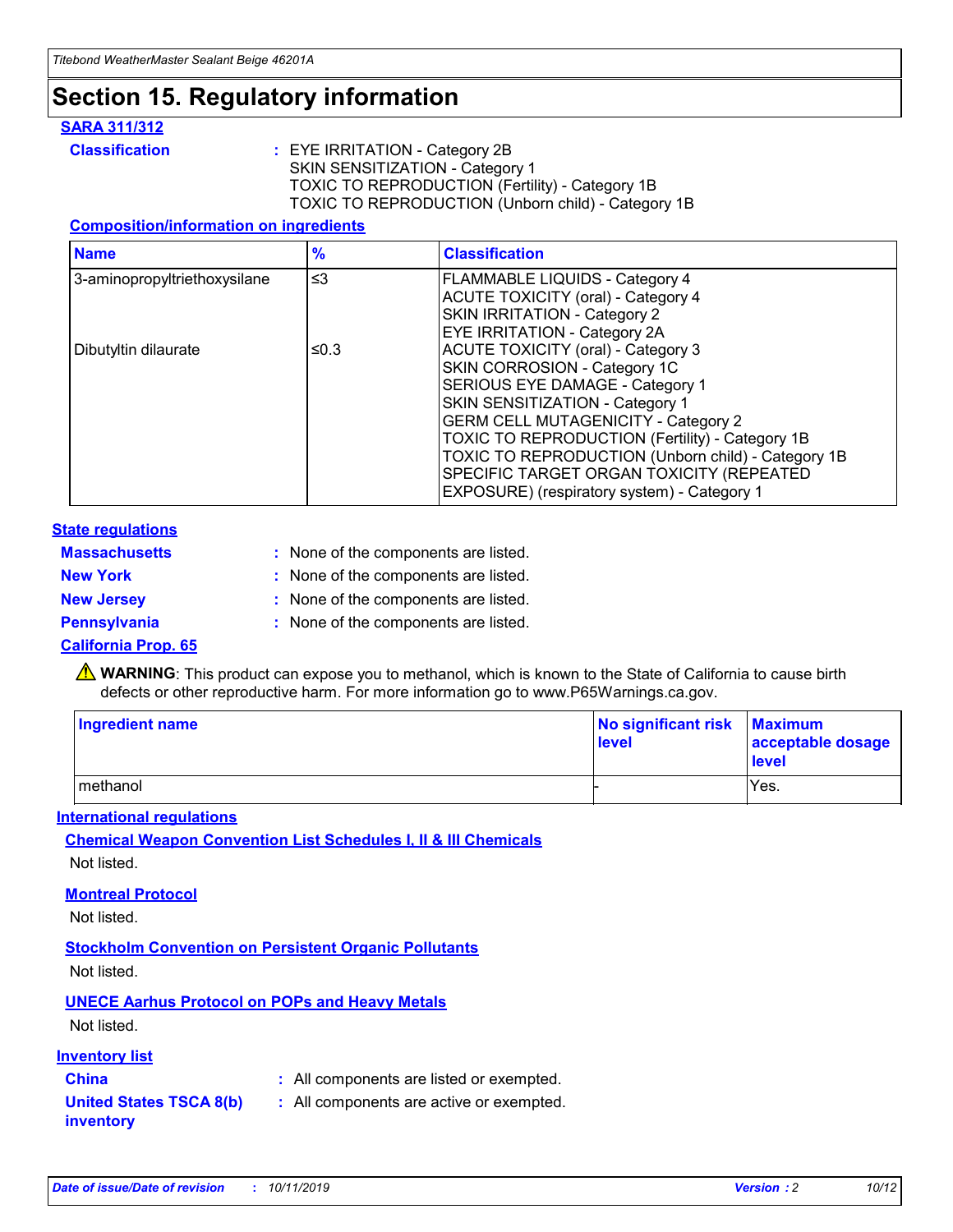## **Section 16. Other information**

**Hazardous Material Information System (U.S.A.)**



**Caution: HMIS® ratings are based on a 0-4 rating scale, with 0 representing minimal hazards or risks, and 4 representing significant hazards or risks. Although HMIS® ratings and the associated label are not required on SDSs or products leaving a facility under 29 CFR 1910.1200, the preparer may choose to provide them. HMIS® ratings are to be used with a fully implemented HMIS® program. HMIS® is a registered trademark and service mark of the American Coatings Association, Inc.**

**The customer is responsible for determining the PPE code for this material. For more information on HMIS® Personal Protective Equipment (PPE) codes, consult the HMIS® Implementation Manual.**

#### **National Fire Protection Association (U.S.A.)**



**Reprinted with permission from NFPA 704-2001, Identification of the Hazards of Materials for Emergency Response Copyright ©1997, National Fire Protection Association, Quincy, MA 02269. This reprinted material is not the complete and official position of the National Fire Protection Association, on the referenced subject which is represented only by the standard in its entirety.**

**Copyright ©2001, National Fire Protection Association, Quincy, MA 02269. This warning system is intended to be interpreted and applied only by properly trained individuals to identify fire, health and reactivity hazards of chemicals. The user is referred to certain limited number of chemicals with recommended classifications in NFPA 49 and NFPA 325, which would be used as a guideline only. Whether the chemicals are classified by NFPA or not, anyone using the 704 systems to classify chemicals does so at their own risk.**

**Procedure used to derive the classification**

| <b>Classification</b>                                                                                                                                                    |                                                                                                                                                                                                           | <b>Justification</b>                                                                                                                                                                                                                                                                                                                                               |  |
|--------------------------------------------------------------------------------------------------------------------------------------------------------------------------|-----------------------------------------------------------------------------------------------------------------------------------------------------------------------------------------------------------|--------------------------------------------------------------------------------------------------------------------------------------------------------------------------------------------------------------------------------------------------------------------------------------------------------------------------------------------------------------------|--|
| EYE IRRITATION - Category 2B<br>SKIN SENSITIZATION - Category 1<br>TOXIC TO REPRODUCTION (Fertility) - Category 1B<br>TOXIC TO REPRODUCTION (Unborn child) - Category 1B |                                                                                                                                                                                                           | Expert judgment<br>Expert judgment<br>Expert judgment<br>Expert judgment                                                                                                                                                                                                                                                                                           |  |
| <b>History</b>                                                                                                                                                           |                                                                                                                                                                                                           |                                                                                                                                                                                                                                                                                                                                                                    |  |
| Date of printing                                                                                                                                                         | : 4/22/2022                                                                                                                                                                                               |                                                                                                                                                                                                                                                                                                                                                                    |  |
| Date of issue/Date of<br>revision                                                                                                                                        | : 10/11/2019                                                                                                                                                                                              |                                                                                                                                                                                                                                                                                                                                                                    |  |
| Date of previous issue                                                                                                                                                   | : 10/16/2020                                                                                                                                                                                              |                                                                                                                                                                                                                                                                                                                                                                    |  |
| <b>Version</b>                                                                                                                                                           | $\therefore$ 2                                                                                                                                                                                            |                                                                                                                                                                                                                                                                                                                                                                    |  |
| <b>Key to abbreviations</b>                                                                                                                                              | $\therefore$ ATE = Acute Toxicity Estimate<br><b>BCF</b> = Bioconcentration Factor<br>IATA = International Air Transport Association<br><b>IBC</b> = Intermediate Bulk Container<br>$UN = United Nations$ | GHS = Globally Harmonized System of Classification and Labelling of Chemicals<br><b>IMDG = International Maritime Dangerous Goods</b><br>LogPow = logarithm of the octanol/water partition coefficient<br>MARPOL = International Convention for the Prevention of Pollution From Ships, 1973<br>as modified by the Protocol of 1978. ("Marpol" = marine pollution) |  |